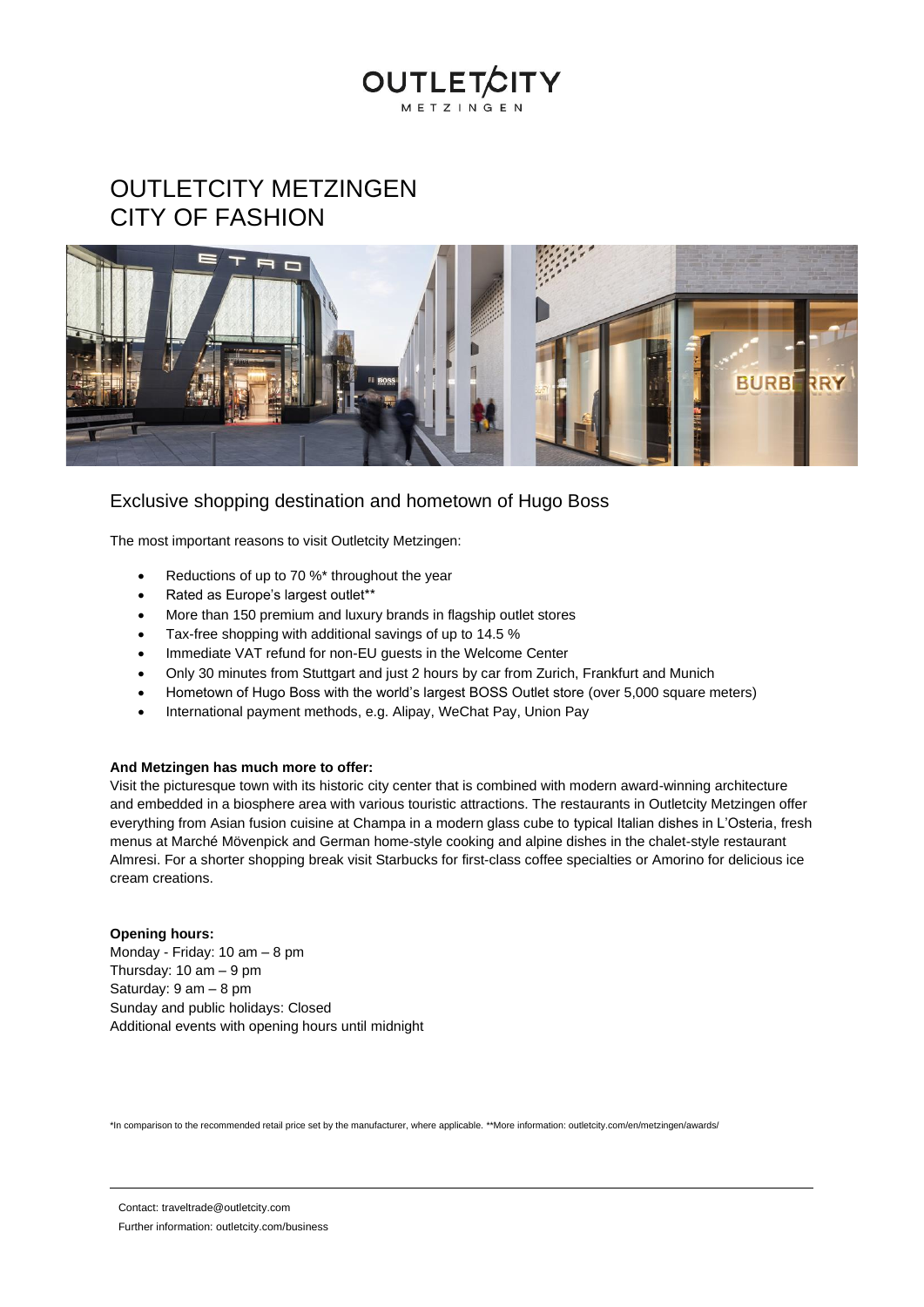## **OUTLETCITY** METZINGEN

## OUTLETCITY METZINGEN **SERVICES**



### Where premium shopping meets premium services

Services for individual visitors:

- Tax free shopping and direct tax refund in the Welcome Center
- Shopping Shuttle (Stuttgart Metzingen with 2 bus lines)
- Free WiFi
- Multilingual staff
- Multilingual website and brochures (German, English, French, Chinese, Russian, Arabic, Korean)
- Prayer room for our Muslim guests
- Childcare center "Kid's Camp" (Friday and Saturday, age 3-12)
- Gift card

Location: